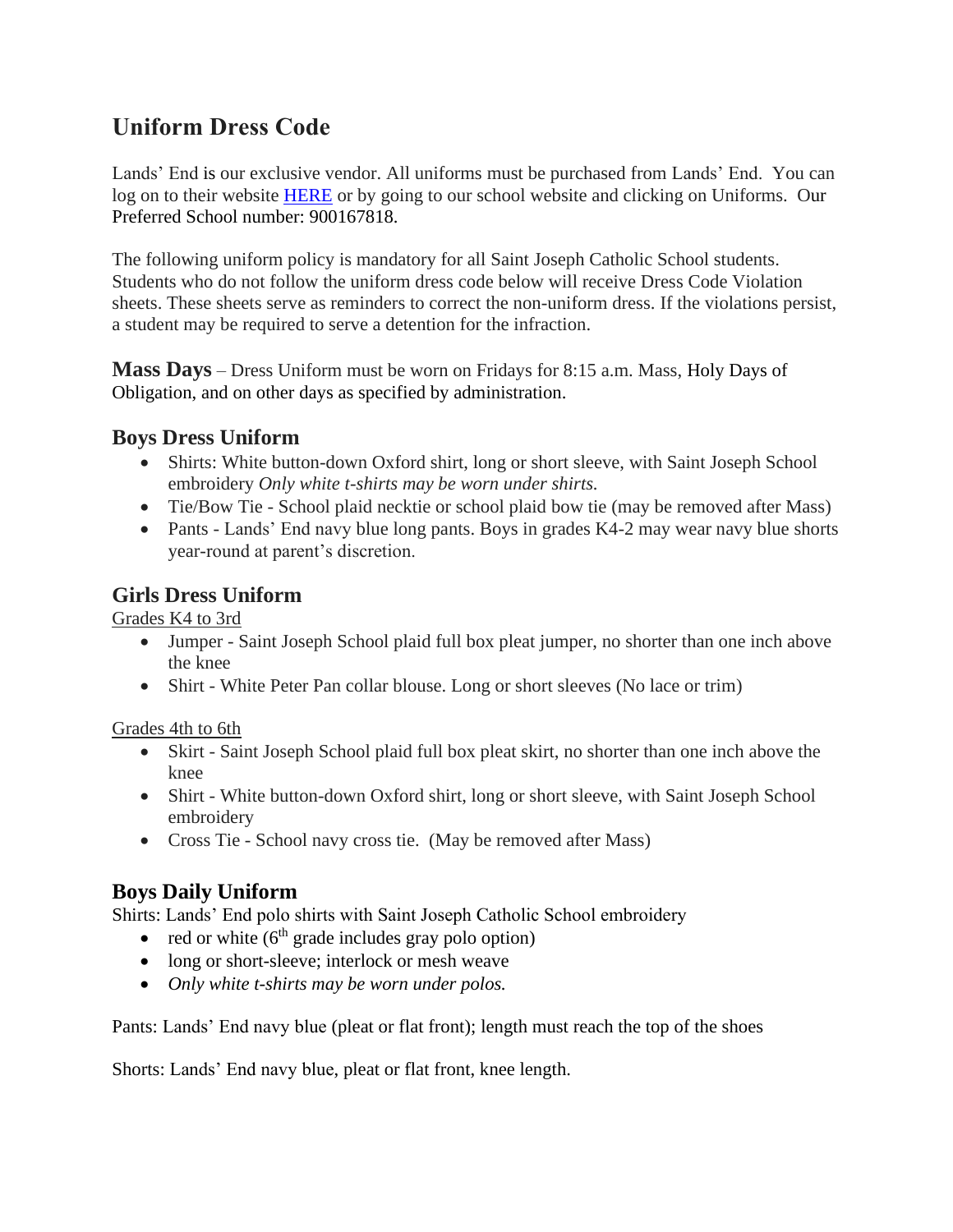# **Girls Daily Uniform**

Jumpers, skirts, etc.:

- Saint Joseph Catholic School plaid full box pleat jumper  $(K4 3 \text{ only})$
- Saint Joseph Catholic School plaid skirt or skort
- Lands' End navy skirt, skort, or shorts
- Lands' End navy blue pants; length must reach the top of the shoes
- Skirts and jumpers must be no shorter than one inch above the knee.
- Skirts/jumpers without built-in shorts must be worn with navy bike shorts underneath.

Shirts: Lands' End polo shirts with Saint Joseph Catholic School embroidery.

- red or white  $(6<sup>th</sup> \text{ grade includes } \text{gray polo option})$
- long or short-sleeve; interlock or mesh weave
- *Only white t-shirts may be worn under polos.*

#### **Additional options for PE day for all students:**

- Lands' End red PE day t-shirt with embroidery
- School auction t-shirt (current year)
- Run with the Saints t-shirt (from previous year until January when new t-shirts are available)

# **Boys and Girls, Every Day**

**Belts**: Belts must be worn when clothes have belt loops. Belts must be solid in color and only black, brown, or navy.

#### **Socks:** Solid **navy blue, black, or white** only

- Socks must cover the ankle.
- No contrasting trim colors or emblems permitted.

#### *Optional for all girls:*

- Leggings navy blue, full length
- Tights white, black, or navy blue

#### **Shoes:**

- Athletic or dress shoes may be worn.
- Shoes must be predominately **white, black, gray, navy blue, or brown**.
- They may have any color trim, including the laces and sole.
- Laces must match the shoe color or trim color.
- **NOT PERMITTED:** Boots, open-toed, open-heeled shoes, high-tops, plastic shoes, patterns, graphics, holes, animation, lights, glitter, or decorations of any kind

**Classroom Outerwear**: Non-uniform sweaters, sweatshirts, etc. are not permitted to be worn in the classrooms or church. Outerwear of any kind may be worn to school and during recess.